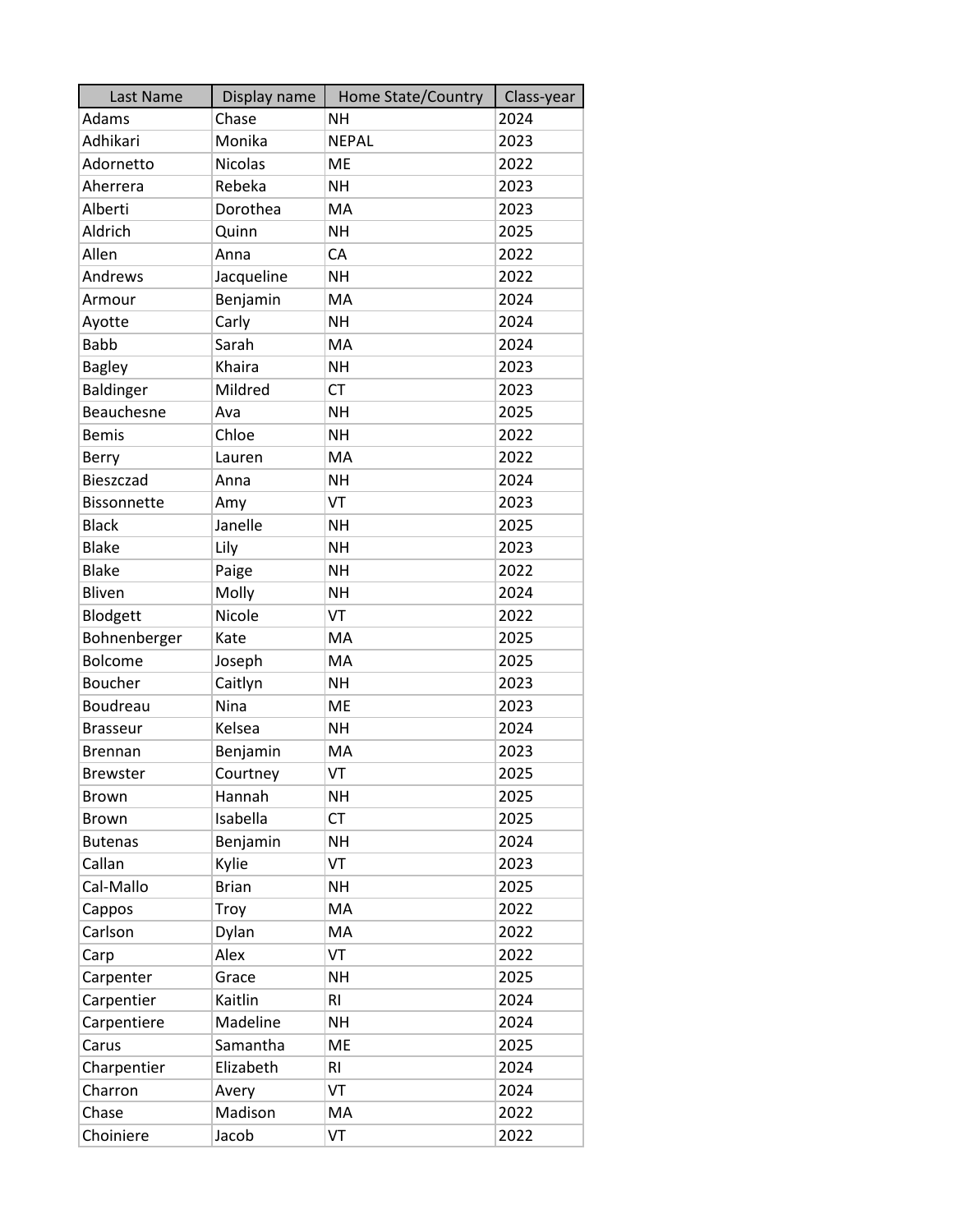| Christen        | Annalina         | <b>NH</b>     | 2023 |
|-----------------|------------------|---------------|------|
| Colvin          | Kara             | FL            | 2023 |
| Conrad          | Erica            | <b>NH</b>     | 2022 |
| Costa           | Fiona            | <b>CT</b>     | 2025 |
| Cournoyer       | Marissa          | <b>NH</b>     | 2023 |
| Courtney        | Catherine        | <b>NH</b>     | 2024 |
| Craig           | Madeleine        | <b>NH</b>     | 2022 |
| Cruz            | Destiny          | MA            | 2025 |
| Currie          | Jaelynn          | <b>NH</b>     | 2024 |
| Dahl            | Alexa            | <b>NH</b>     | 2025 |
| Dahl            | <b>Bridgette</b> | <b>NH</b>     | 2025 |
| Daigle          | Ashley           | VT            | 2025 |
| Daigle          | Dinah            | VT            | 2025 |
| Davis           | Melanie          | <b>NH</b>     | 2023 |
| Deegan          | Leah             | MA            | 2023 |
| DeGray          | Julianna         | MA            | 2024 |
| Delgiado        | Ekaterina        | <b>RUSSIA</b> | 2025 |
| DeShane         | Olivia           | <b>NH</b>     | 2025 |
| Dinsdale        | Catherine        | MA            | 2023 |
| <b>Dirks</b>    | Caleigh          | MA            | 2023 |
| Doherty         | Hailey           | <b>NH</b>     | 2025 |
| Dorr            | <b>Braley</b>    | VT            | 2025 |
| Drapeau         | Darrian          | <b>NH</b>     | 2024 |
| <b>Dubois</b>   | Emma             | ME            | 2023 |
| Edwards         | Payton           | <b>CT</b>     | 2023 |
| Falker          | Melody           | VT            | 2025 |
| Farrell         | Kathryn          | <b>NH</b>     | 2022 |
| Feenan          | Lily             | VT            | 2022 |
| Fernandes       | Isabele          | MA            | 2025 |
| Ferrier         | Rachel           | <b>NH</b>     | 2022 |
| <b>Flanders</b> | Maclaren         | VT            | 2025 |
| Flickinger      | Ashley           | <b>NH</b>     | 2022 |
| Flynn           | Meghan           | MA            | 2022 |
| Fontes          | Audra            | СA            | 2025 |
| Forrest         | Hayley           | <b>CT</b>     | 2024 |
| Fortier         | Kara             | ME            | 2022 |
| Foster          | Emily            | VT            | 2024 |
| Frazier         | Kayla            | <b>NH</b>     | 2022 |
| Frotton         | Savannah         | NΗ            | 2022 |
| Gagne           | Emily            | <b>NH</b>     | 2022 |
| Gagnon          | Anna             | ME            | 2023 |
| Gagnon          | Jordan           | <b>NH</b>     | 2024 |
| Garcia          | Maggie           | <b>CT</b>     | 2024 |
| Gaskell         | Madison          | <b>NH</b>     | 2023 |
| Gatchell        | Ashley           | NΗ            | 2024 |
| Gately          | Erin             | <b>NH</b>     | 2022 |
| Gehris          | Emma             | <b>NH</b>     | 2024 |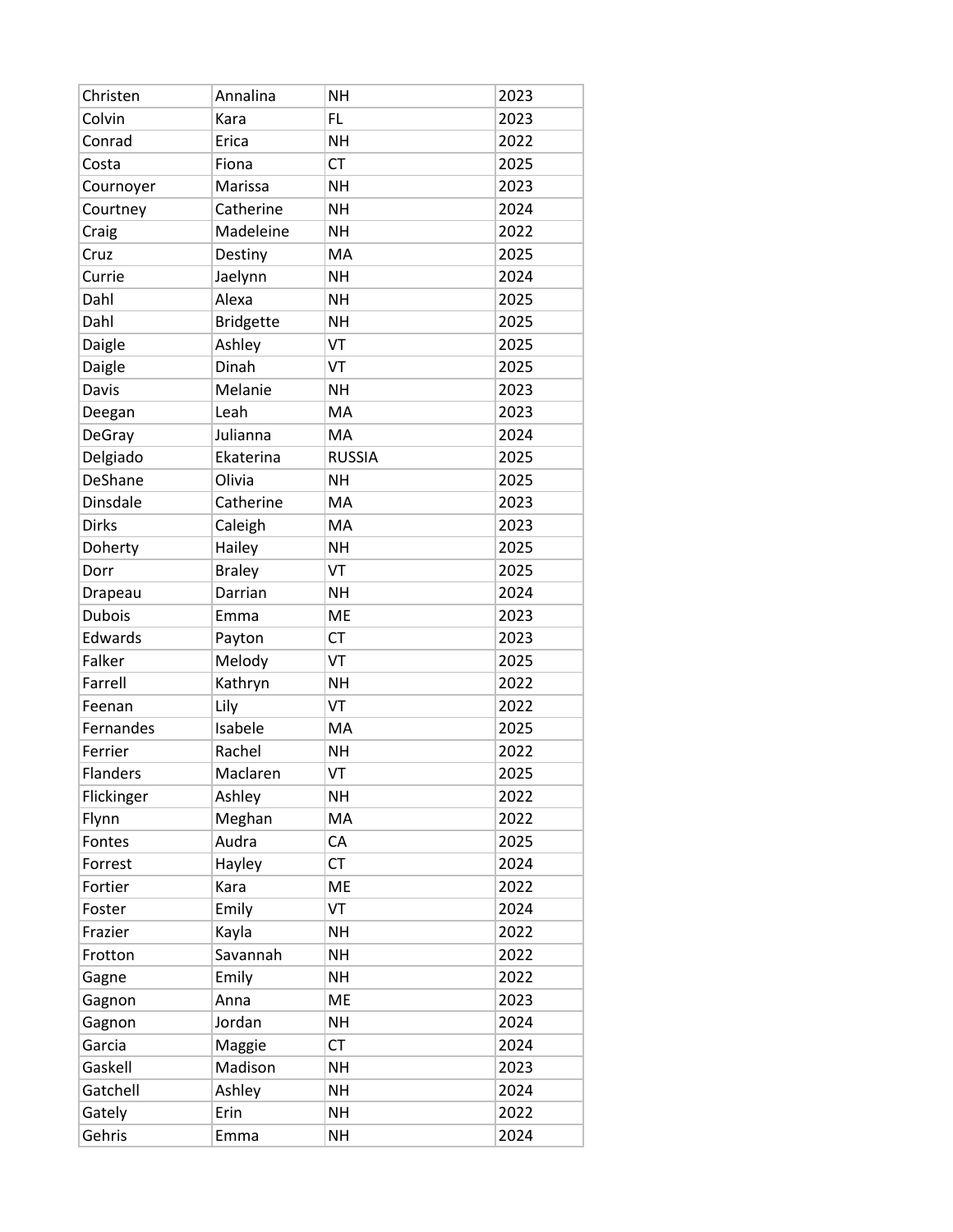| Gile       | Hannah         | <b>NH</b>       | 2025 |
|------------|----------------|-----------------|------|
| Gilmore    | Gianna         | MA              | 2025 |
| Golisano   | Caitlyn        | <b>NH</b>       | 2023 |
| Goyette    | Hayden         | <b>NH</b>       | 2025 |
| Greenberg  | Karleigh       | <b>NH</b>       | 2024 |
| Grieger    | Madison        | <b>CT</b>       | 2025 |
| Grondin    | Maya           | <b>NH</b>       | 2024 |
| Gross      | Abigail        | VT              | 2025 |
| Guilmain   | Jenna          | <b>NH</b>       | 2023 |
| Heleba     | Phoenix        | VT              | 2024 |
| Hills      | Nina           | FL              | 2022 |
| Himes      | Hannah         | VT              | 2025 |
| Hodgdon    | Elexia         | VT              | 2023 |
| Hoos       | Olivia         | VT              | 2022 |
| Hopkins    | <b>Brenna</b>  | NΗ              | 2022 |
| Houde      | Ethan          | <b>NH</b>       | 2022 |
| Hoyt       | Ashley         | <b>NH</b>       | 2022 |
| Huff       | Shannon        | <b>NH</b>       | 2022 |
| Hummel     | Emily          | <b>NH</b>       | 2023 |
| Humpage    | <b>Brenna</b>  | <b>ME</b>       | 2025 |
| Humphreys  | Ashley         | <b>NH</b>       | 2022 |
| Husband    | Finn           | MI              | 2023 |
| Hutchinson | Emma           | <b>ME</b>       | 2025 |
| Hyder      | Kayleigh       | <b>NH</b>       | 2022 |
| Ilsley     | Lauren         | <b>NH</b>       | 2023 |
| Jellison   | Moriah         | <b>NH</b>       | 2025 |
| Jenkins    | Alexa          | <b>NH</b>       | 2025 |
| Johnson    | Sabrina        | <b>NH</b>       | 2022 |
| Jones      | Traci          | <b>ME</b>       | 2022 |
| Kahurwa    | Raoul          | <b>NH</b>       | 2025 |
| Kantor     | Shelby         | <b>NH</b>       | 2022 |
| Kardos     | Chloe          | <b>NH</b>       | 2022 |
| Katsoulis  | <b>Alexis</b>  | <b>NH</b>       | 2024 |
| Kebede     | <b>Bezawit</b> | <b>ETHIOPIA</b> | 2024 |
| Keiper     | Kara           | <b>NH</b>       | 2024 |
| Kelly      | Conor          | MA              | 2023 |
| Kerber     | Madelyn        | MA              | 2022 |
| Kime       | Amanda         | NΗ              | 2024 |
| Kofos      | Jordan         | <b>ME</b>       | 2025 |
| Koziol     | Caroline       | <b>NY</b>       | 2022 |
| Kusnarowis | Alex           | <b>NH</b>       | 2022 |
| Lally      | Julia          | MA              | 2023 |
| Lamb       | Erin           | <b>CT</b>       | 2024 |
| Lambert    | Kayley         | <b>NY</b>       | 2024 |
| Lampron    | Scott          | <b>NH</b>       | 2023 |
| Landrigan  | John           | <b>NH</b>       | 2023 |
| Larrabee   | Abigail        | CA              | 2024 |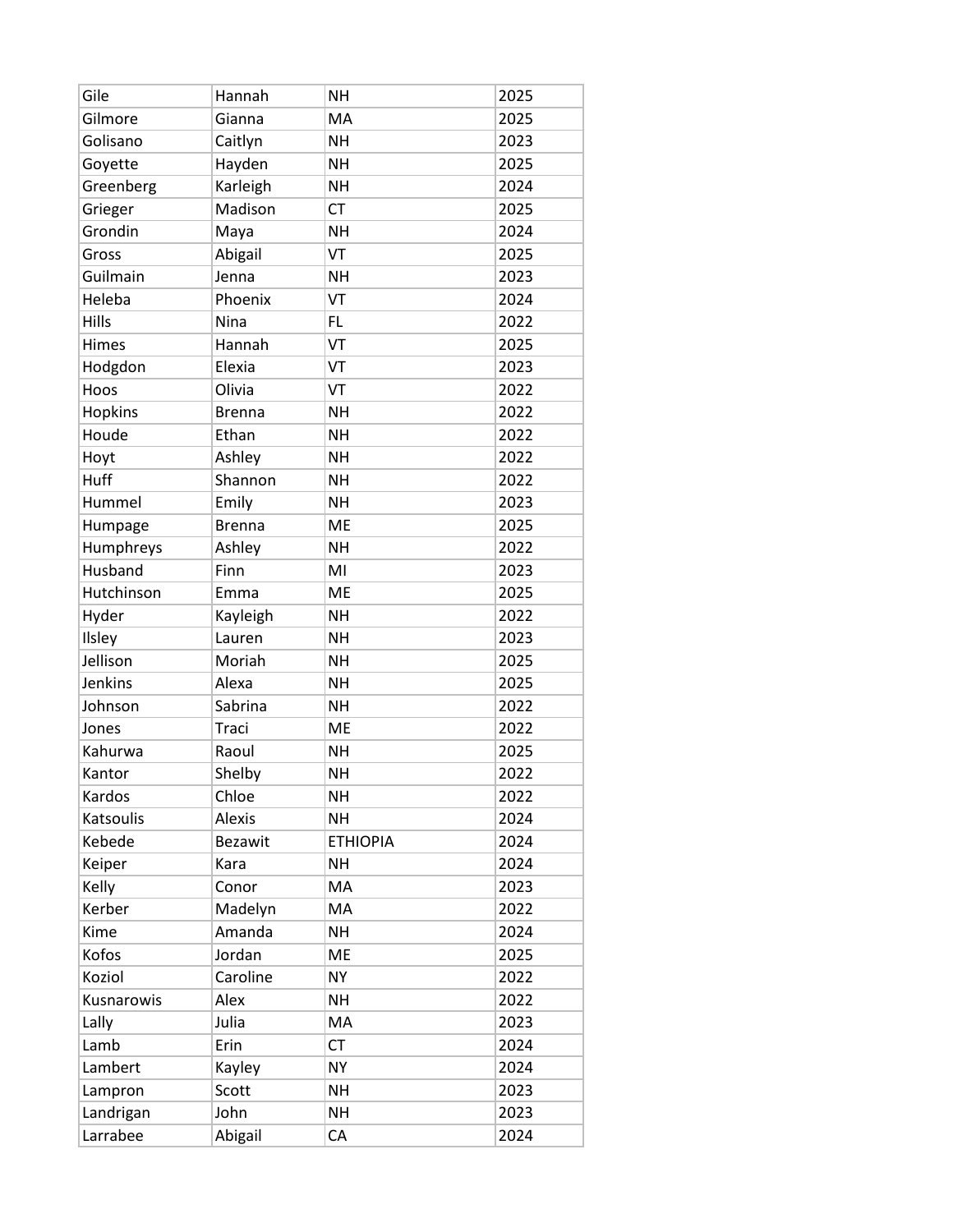| Larson       | Courtney       | <b>ME</b> | 2025 |
|--------------|----------------|-----------|------|
| Lavoie       | Sarah          | <b>NH</b> | 2023 |
| Laycock      | <b>Briland</b> | <b>NH</b> | 2025 |
| LeBreton     | <b>Alexis</b>  | <b>ME</b> | 2023 |
| Lister       | Grace          | <b>NH</b> | 2024 |
| Long         | Simone         | <b>ME</b> | 2024 |
| Lyford       | Ella           | VT        | 2024 |
| MacDonald    | Sierra         | NΗ        | 2023 |
| Mace         | Cody           | VT        | 2022 |
| MacLeod      | Tori           | MA        | 2022 |
| Mailhiot     | Emily          | <b>NH</b> | 2022 |
| Majenski     | Allison        | MA        | 2025 |
| Marburger    | Catherine      | <b>CT</b> | 2025 |
| Martino      | Abigail        | <b>NH</b> | 2025 |
| Marvin       | Amanda         | <b>NH</b> | 2022 |
| Mausling     | Rebecca        | <b>NH</b> | 2022 |
| May          | Lauryl         | <b>NH</b> | 2025 |
| McClary      | Spencer        | VT        | 2022 |
| Meunier      | Grant          | VT        | 2023 |
| Michelson    | Peter          | <b>NH</b> | 2024 |
| Miller       | Dean           | MA        | 2023 |
| Miller       | Eric           | IL        | 2022 |
| Millette     | Tessa          | <b>NH</b> | 2025 |
| Mills        | Jordan         | <b>NH</b> | 2022 |
| Mischanko    | Jesse          | VT        | 2022 |
| Mobilia      | Allison        | NΗ        | 2023 |
| Moisan       | Abigail        | MA        | 2025 |
| Murph        | Aleah          | <b>ME</b> | 2025 |
| Murphy       | Hannah         | MA        | 2024 |
| Murphy       | Patrick        | <b>NH</b> | 2024 |
| Murrin       | Rachael        | MA        | 2022 |
| <b>Myers</b> | Hadley         | СT        | 2025 |
| Napolitano   | Alexa          | <b>NH</b> | 2024 |
| Nelson       | Devyn          | VT        | 2022 |
| Newcomb      | Malik          | <b>NH</b> | 2022 |
| Ngandini     | Kundai         | ZIMBABWE  | 2025 |
| Nowak        | Maxwell        | <b>NH</b> | 2022 |
| O'Brien      | Whitney        | NJ        | 2022 |
| O'Connell    | Shannon        | MA        | 2023 |
| Oliveira     | Ana            | MA        | 2023 |
| Oliver       | Meghan         | MA        | 2025 |
| Osborne      | Sara           | <b>NH</b> | 2022 |
| Page         | Theresa        | MA        | 2022 |
| Paquette     | Jake           | VT        | 2024 |
| Paquette     | Mitchell       | <b>NH</b> | 2022 |
| Pariseau     | Alexandria     | МA        | 2022 |
| Parizo       | Alexandria     | <b>NH</b> | 2022 |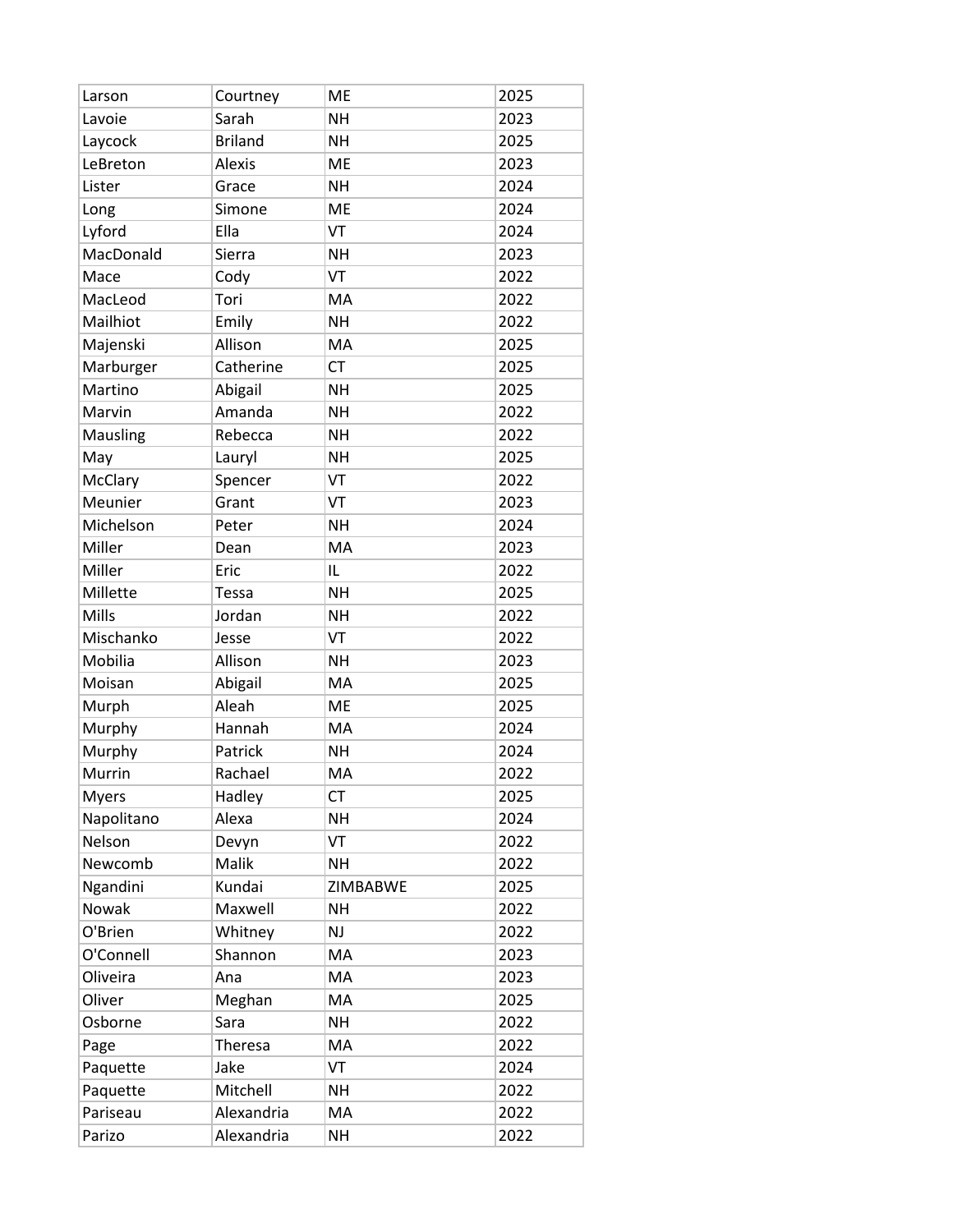| Parmentier     | Jackson        | <b>CT</b>      | 2022 |
|----------------|----------------|----------------|------|
| Parys          | Zoe            | <b>NH</b>      | 2022 |
| Patrie         | Quinn          | VT             | 2025 |
| Patterson      | <b>Brianna</b> | <b>NH</b>      | 2022 |
| Patterson      | Sabrina        | <b>NH</b>      | 2022 |
| Paul           | Isabella       | <b>NJ</b>      | 2022 |
| Peabody        | Sarah          | <b>NH</b>      | 2025 |
| Pelletier      | Molly          | <b>NH</b>      | 2022 |
| Peoples        | Kyra           | VT             | 2022 |
| Piemonte       | Olivia         | <b>MA</b>      | 2024 |
| Pitchford      | Abagayle       | MA             | 2024 |
| Plagata        | Orlando        | CA             | 2023 |
| Platti         | Jonathan       | <b>CT</b>      | 2025 |
| Pletzer        | Halle          | VT             | 2025 |
| Potter         | Emelia         | <b>NH</b>      | 2025 |
| Prentiss       | Morgan         | <b>NH</b>      | 2023 |
| Reade          | Hannah         | <b>NH</b>      | 2023 |
| Reed           | Ashley         | <b>CT</b>      | 2022 |
| Regan          | Kenneth        | <b>NH</b>      | 2022 |
| Regrut         | Caitlin        | CO             | 2023 |
| Reynolds       | Tamara         | <b>NH</b>      | 2022 |
| Riccio         | Francis        | <b>FL</b>      | 2023 |
| Robinson       | Sara           | <b>TX</b>      | 2025 |
| Romprey        | Morgan         | <b>NH</b>      | 2022 |
| Rosato         | Olivia         | VT             | 2022 |
| Ryan           | Molly          | VT             | 2025 |
| Salsedo        | Sonam          | MA             | 2025 |
| Sandell        | Sydney         | <b>NH</b>      | 2022 |
| Savatdy        | Khameron       | R <sub>l</sub> | 2023 |
| Schubarg       | Timothy        | <b>NC</b>      | 2024 |
| Schusler       | Cohl           | <b>NH</b>      | 2024 |
| Searles        | Hailey         | <b>CT</b>      | 2022 |
| Sekella        | Ekaterina      | <b>NH</b>      | 2022 |
| Shannon        | Matthew        | CT             | 2023 |
| Sharma Sapkota | Smriti         | <b>NEPAL</b>   | 2022 |
| Shatford       | Jessica        | <b>NH</b>      | 2022 |
| Silva          | Isabelle       | MA             | 2022 |
| Smith          | Chesley        | VT             | 2024 |
| Smith          | Noah           | <b>NH</b>      | 2022 |
| Spigel         | Nadine         | VT             | 2024 |
| <b>Stearns</b> | Catherine      | NΗ             | 2022 |
| <b>Stevens</b> | Alison         | VT             | 2025 |
| Steward        | Mary           | ME             | 2023 |
| Stone          | Kerrigan       | <b>NH</b>      | 2022 |
| Stuckart       | Jessica        | NΗ             | 2023 |
| Swett          | Jillian        | <b>NH</b>      | 2025 |
| Taylor         | Wil            | <b>NH</b>      | 2024 |